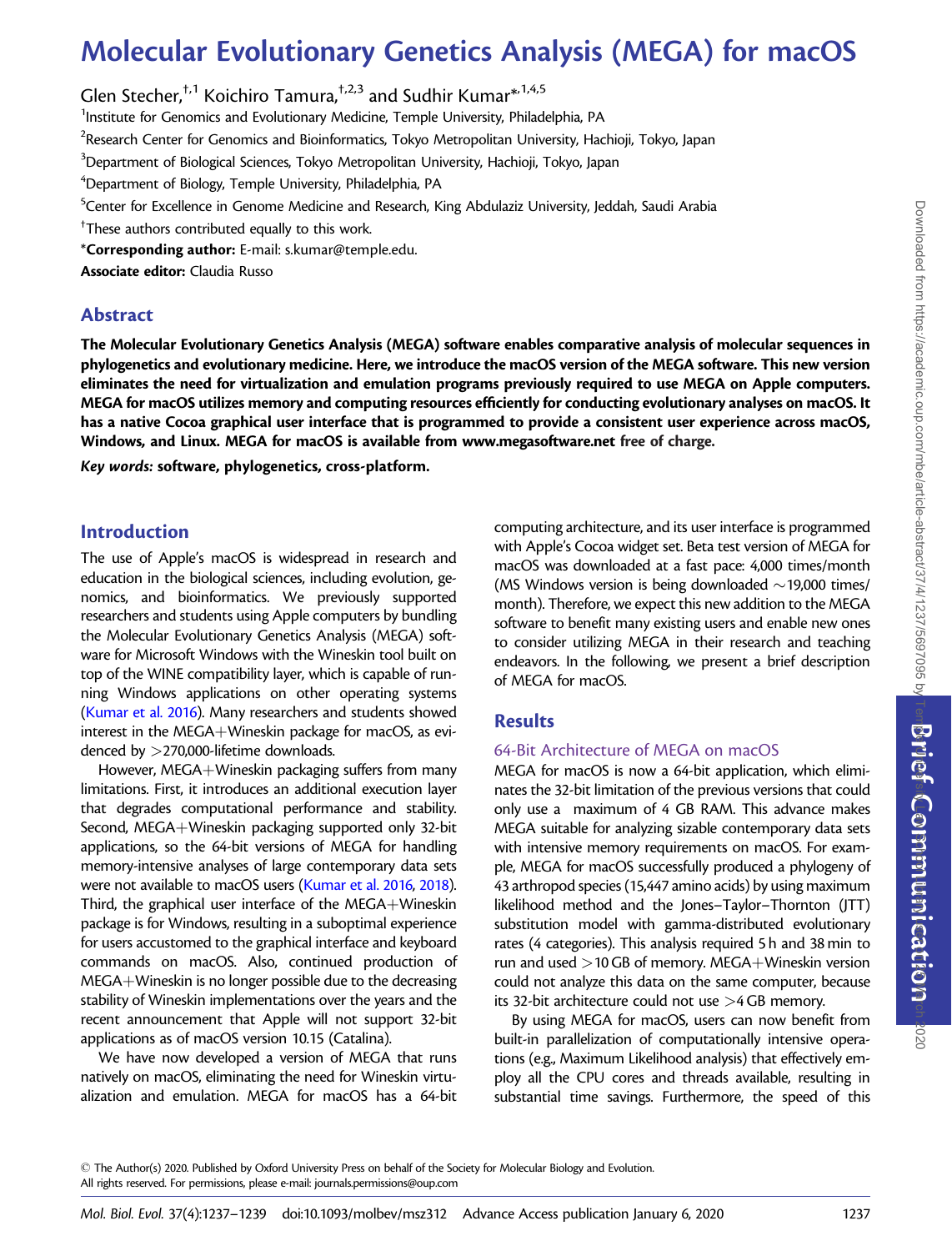

FIG. 1. MEGA for macOS graphical user interface, developed with 64-bit Cocoa API and widgets. The close, minimize, and maximize buttons are located on the left side of the title bar, and native toolbars, scroll bars, spin edits, and other visual controls are used. (a) The main form has the same look in macOS, Windows, and Linux. (b) The Trace Editor form uses an entirely custom-drawn GUI control for data display. (c) The Distance Matrix Explorer uses a native Cocoa view for displaying the pairwise distance matrix table. (d) The Alignment Editor uses the native Cocoa tab control for switching between the DNA Sequences and Translated Protein Sequences grids. (e) The Caption Expert form uses an HTML5 compliant web browser control to display results and detailed analysis information. (f) The Tree Explorer also uses a custom-drawn graphical control for rendering trees while the display is uniform across operating systems. (g) On the main form, the Analysis and Prototype buttons are used to toggle between GUI and CLI (Command Line Interface) execution modes (see [Kumar et al. 2018](#page-2-0)).

new version of MEGA for macOS is significantly faster than the previous MEGA+Wineskin version. For instance, we compared the time taken to evaluate 56 amino acid substitution models for alcohol dehydrogenase (ADH) genes for 11 Drosophila species and found that the MEGA+Wineskin version took  $\sim$ 280s to complete, whereas the new MEGA for macOS, running on the same machine, required  $\sim$ 200 s.

Therefore, macOS users of MEGA now have the same facilities as their Windows and Linux counterparts to analyze large-scale genomic data using many sophisticated methods in the MEGA software.

#### Native macOS User Interface

The user interface of MEGA for macOS is programmed with the 64-bit Cocoa API and widget set, which makes the graphical controls intuitive for macOS users. This upgrade eliminates confusion and frustration caused by the  $MEGA+W$ ineskin package due to its Windows interface. For instance, the tab control in the Alignment Explorer window for toggling between DNA and translated sequences is centered and short with rounded corners instead of shifted to the left and tall with square corners  $(fig. 1)$ . Menus are now located at the top of the screen, where macOS users naturally

expect them to be, instead of under the title bar for a given window. The close, minimize, and maximize buttons are located on the left side instead of the right side. Also, the keyboard shortcuts for MEGA on macOS have now been updated with standard macOS keyboard combinations. For instance, the keyboard combination to copy selected data to the clipboard is now Command  $+$  C instead of Ctrl  $+$  C.

### Challenges Experienced in Porting MEGA to macOS

Porting of MEGA to macOS was a part of our plan to advance the MEGA software to be fully cross-platform. In this effort, we previously released a version of MEGA that worked on both Windows and Linux [\(Kumar et al. 2018\)](#page-2-0), which represented a significant milestone for cross-platform compatibility. Despite this preparation, the porting of MEGA to macOS required more than two years of refactoring, reprogramming, debugging, and testing. This was because the 64-bit Cocoa API for macOS is relatively new, and its support in software development has been evolving. Also, MEGA has many sophisticated input data and output results explorer windows (e.g., Alignment Editor, Tree Explorer, and Genes/Domains dialog box) that are rich with visual controls, some of which were custom-developed for MEGA for Windows. Their